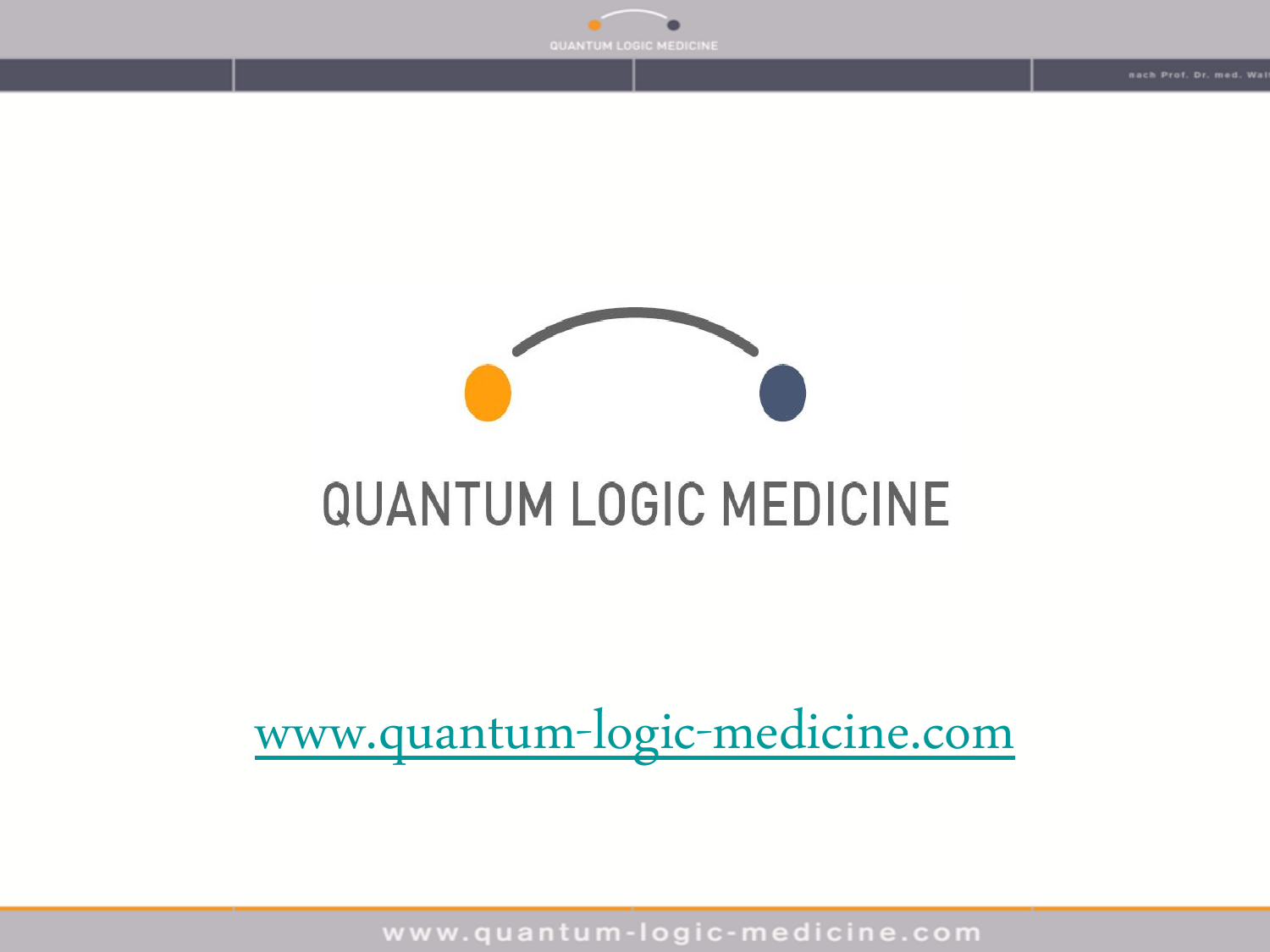

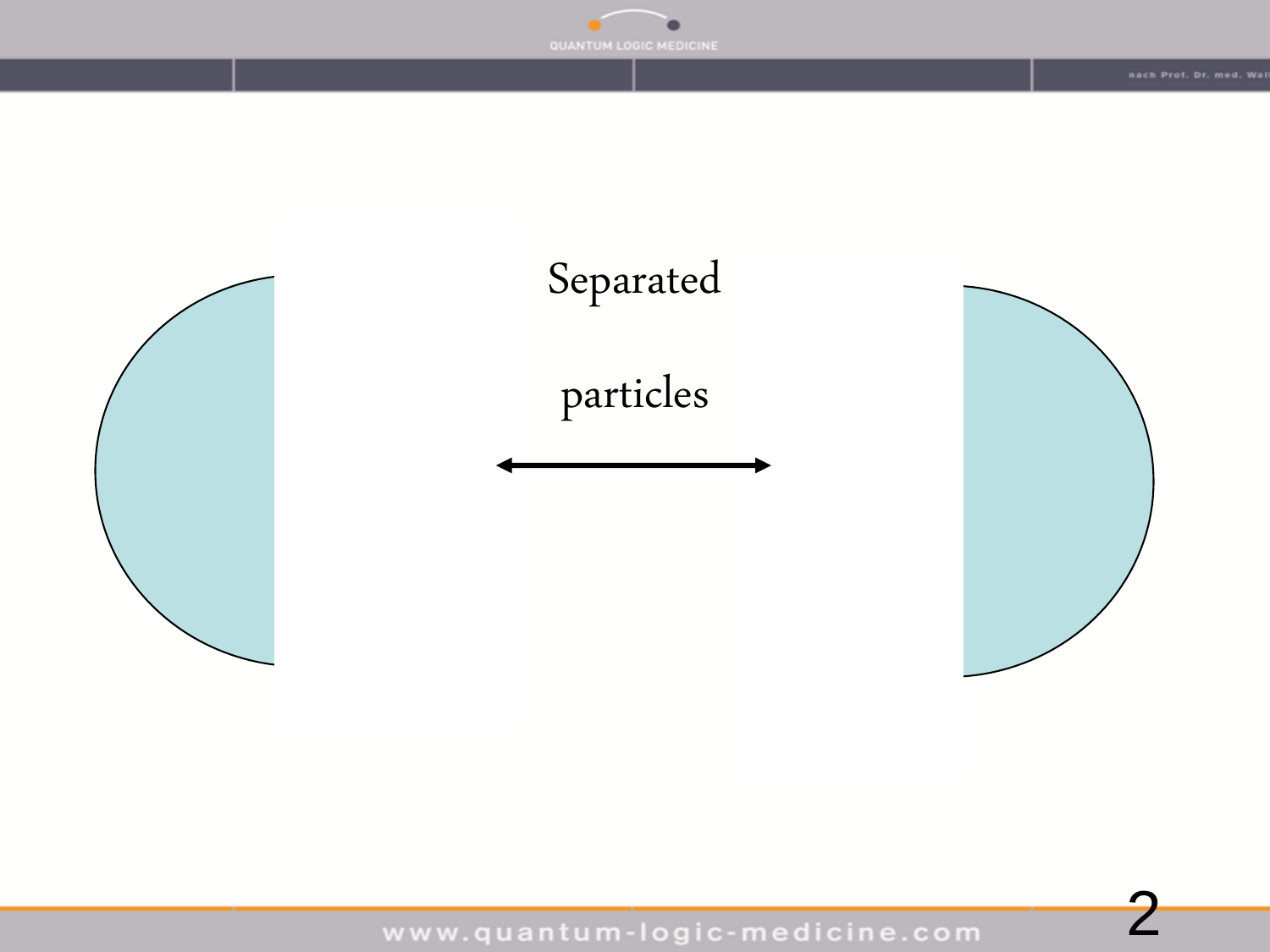

#### Relations

become

secondary

in logic of Aristotle

www.quantum-logic-medicine.com





3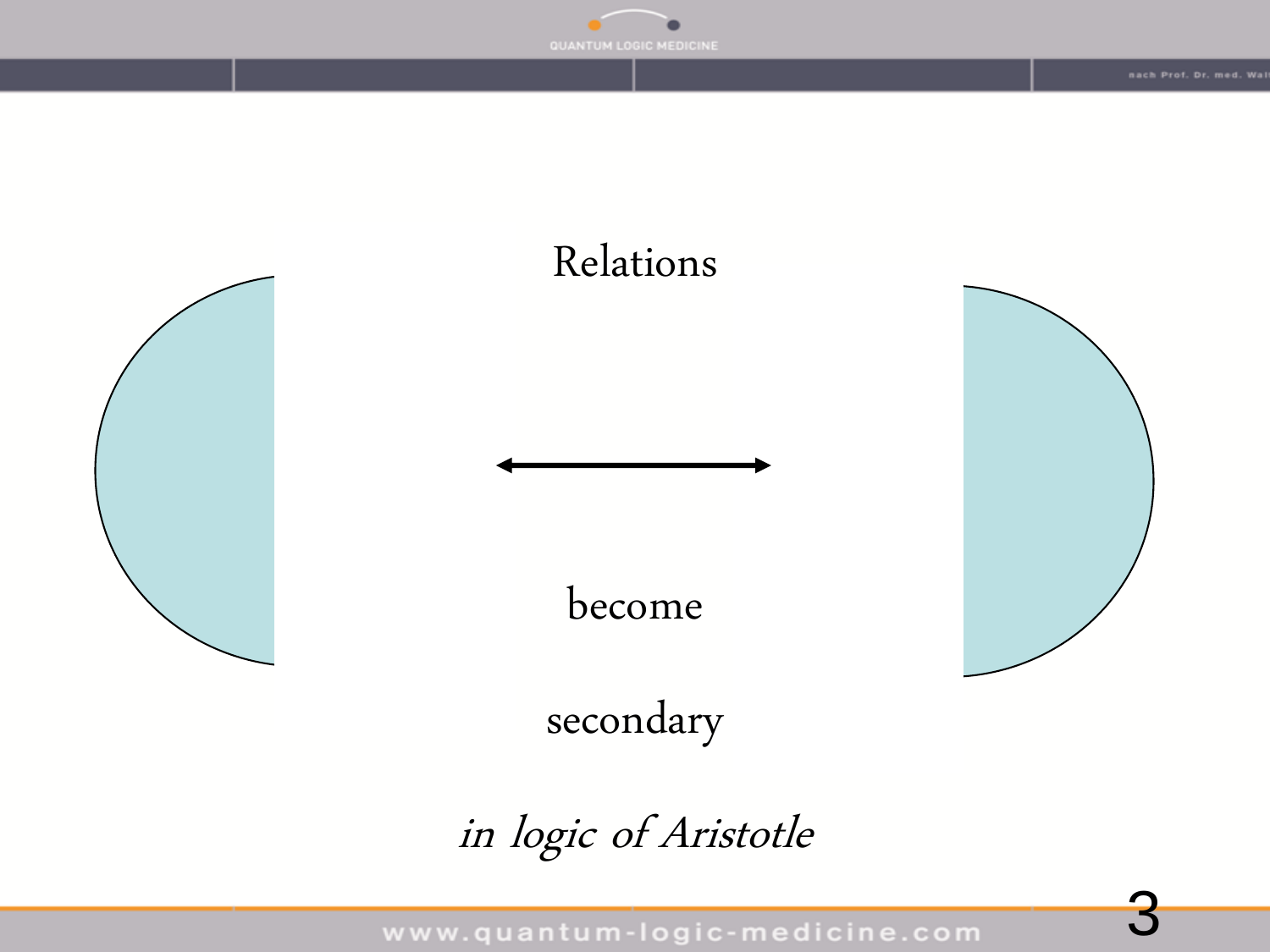

#### Relations

are

primary

in quantum logic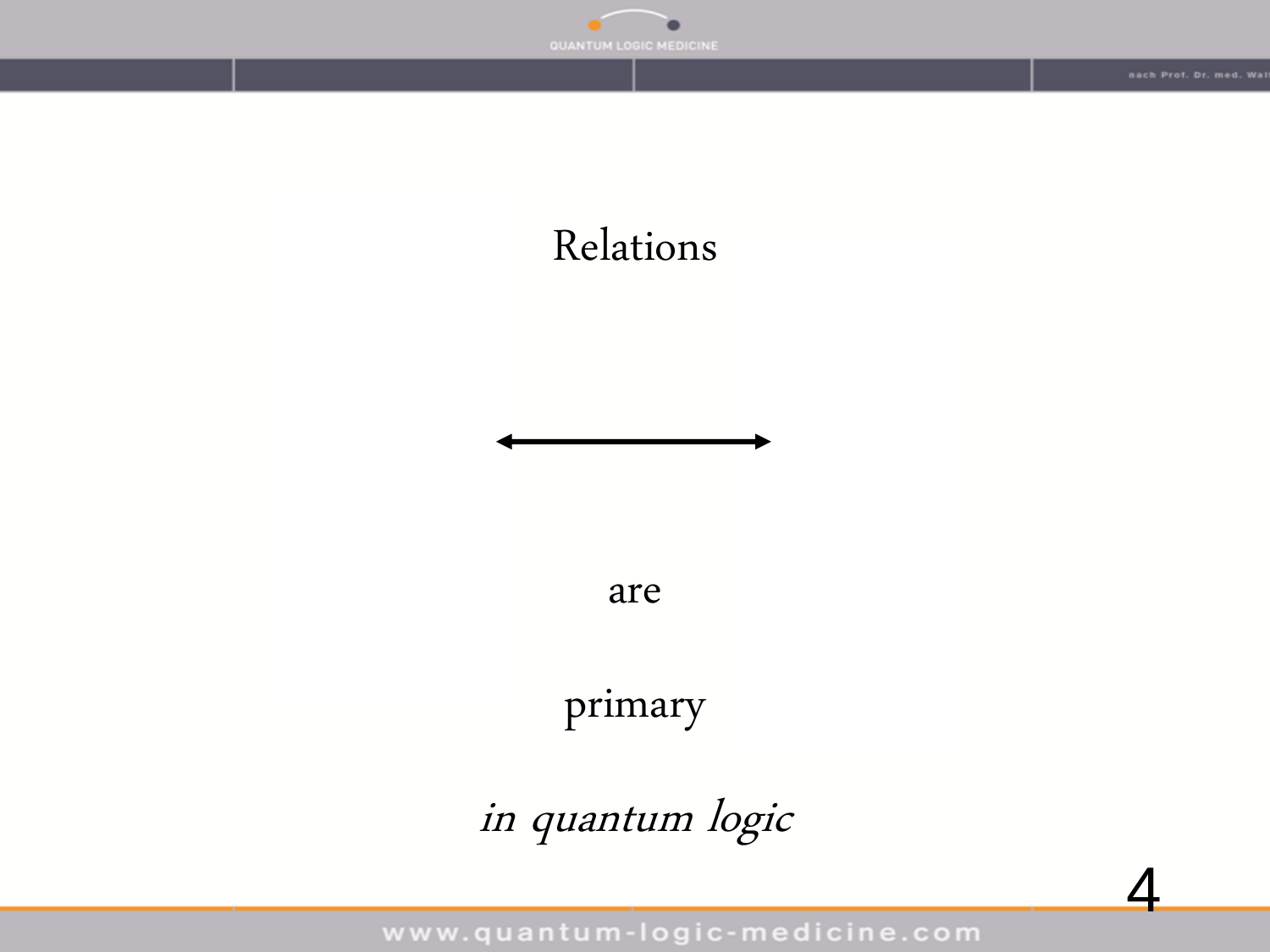

ach Prof. Dr. med. Wa

5

#### In Quantum logic



(Contradiction and exclusion)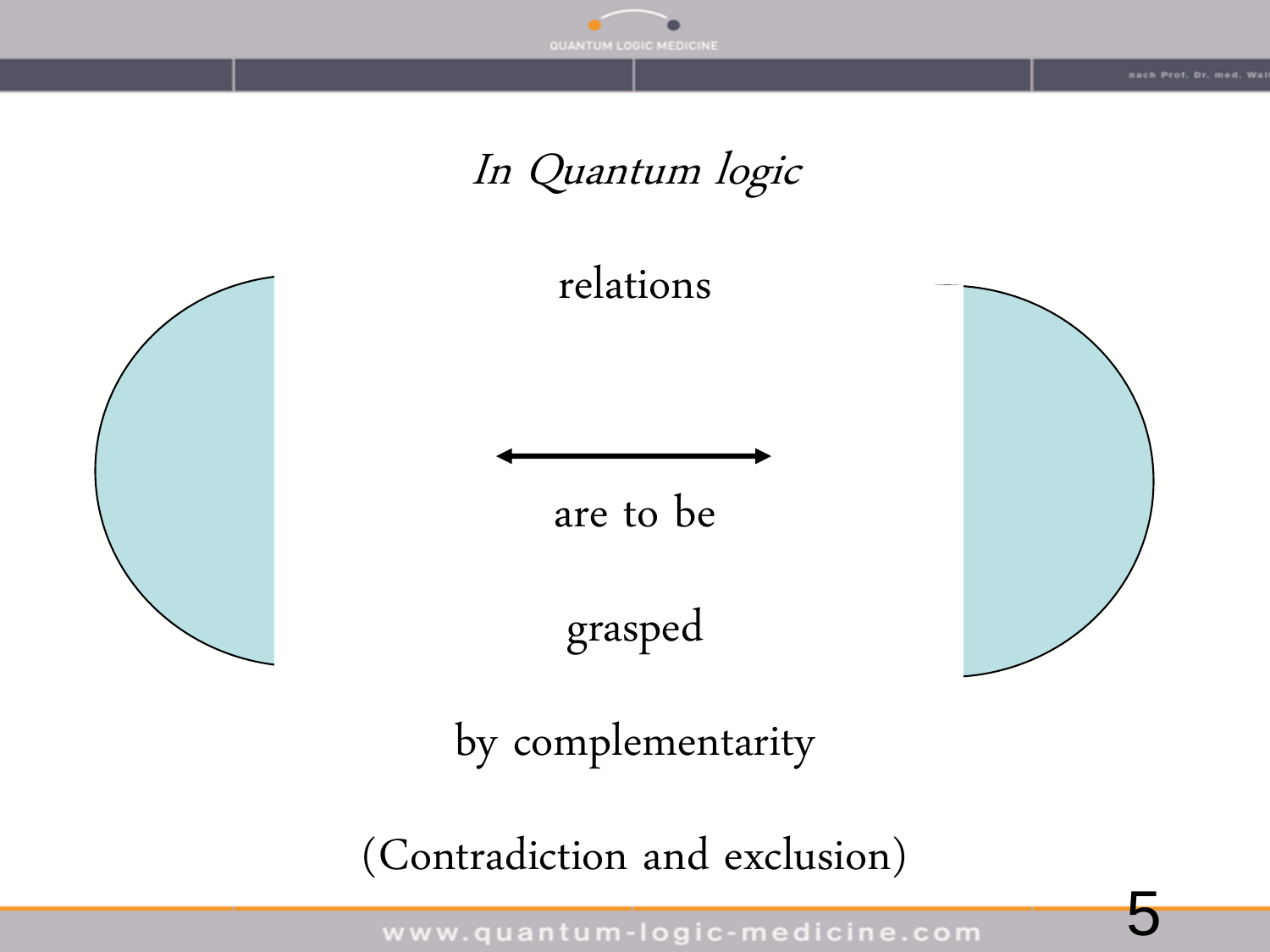

#### Complementarity



is a hint



wholeness

in Quantum logic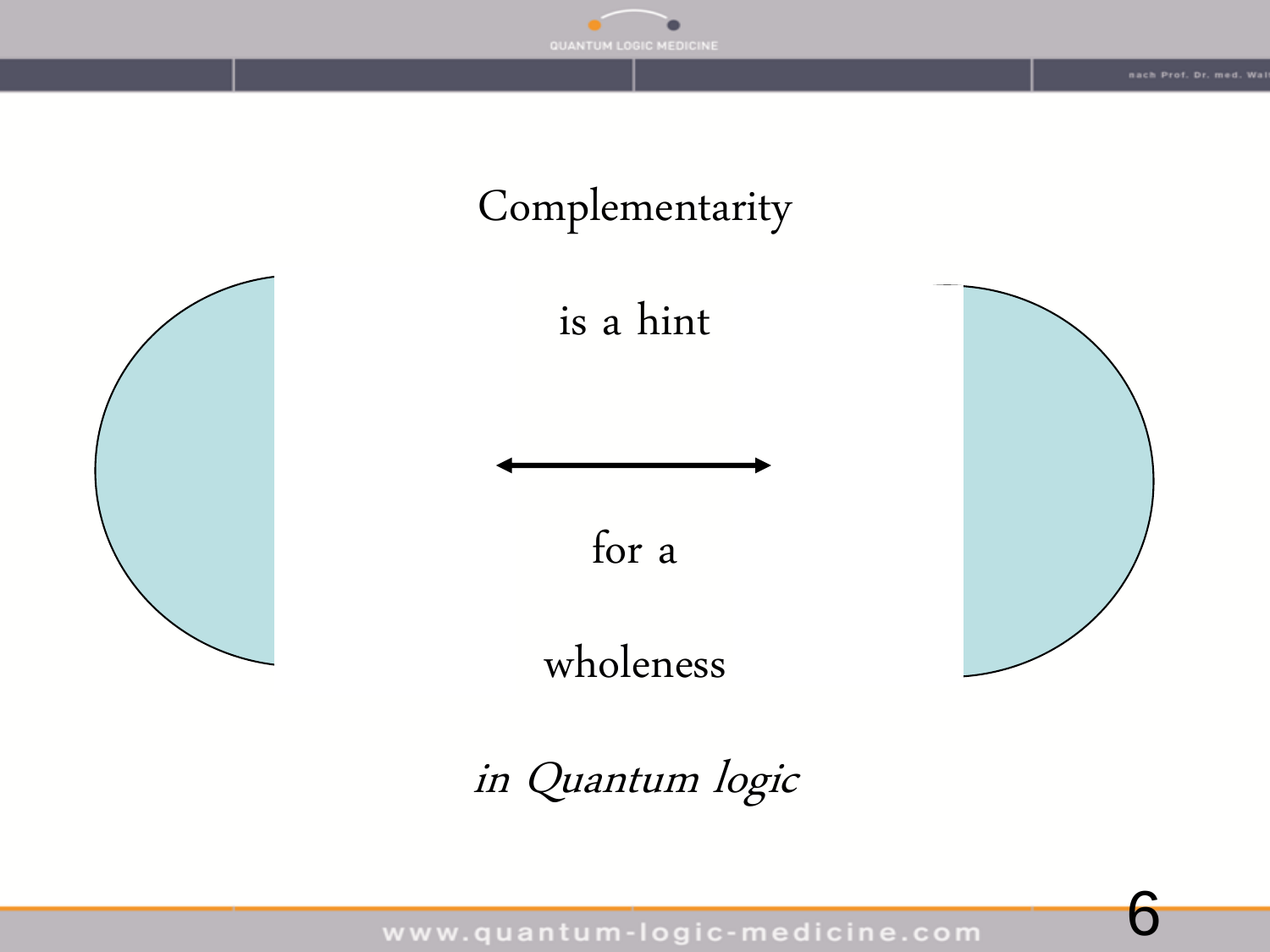

ach Prof. Dr. med. Wa

7







#### **QUANTUM LOGIC MEDICINE**

is transparent,

lets you find the remedy very exactly,

and thus is much more effective in healing!!!

(Colleagues are delighted!)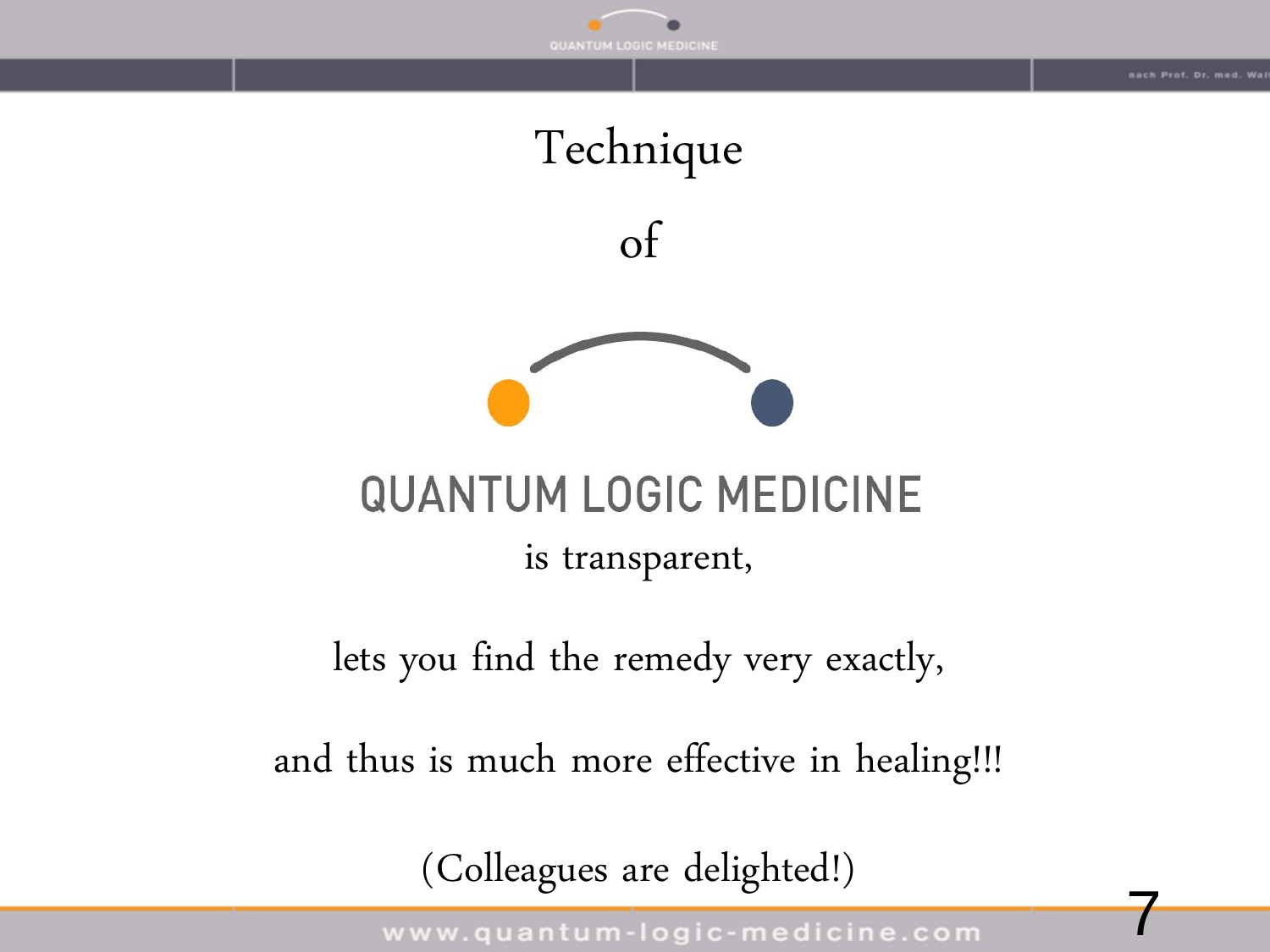

ach Prof. Dr. med. W

8

#### Test of Dr. Astrida Taborsky



Two-thirds of beginners in

Quantum Logic Medicine

found after a workshop

the correct and healing remedy!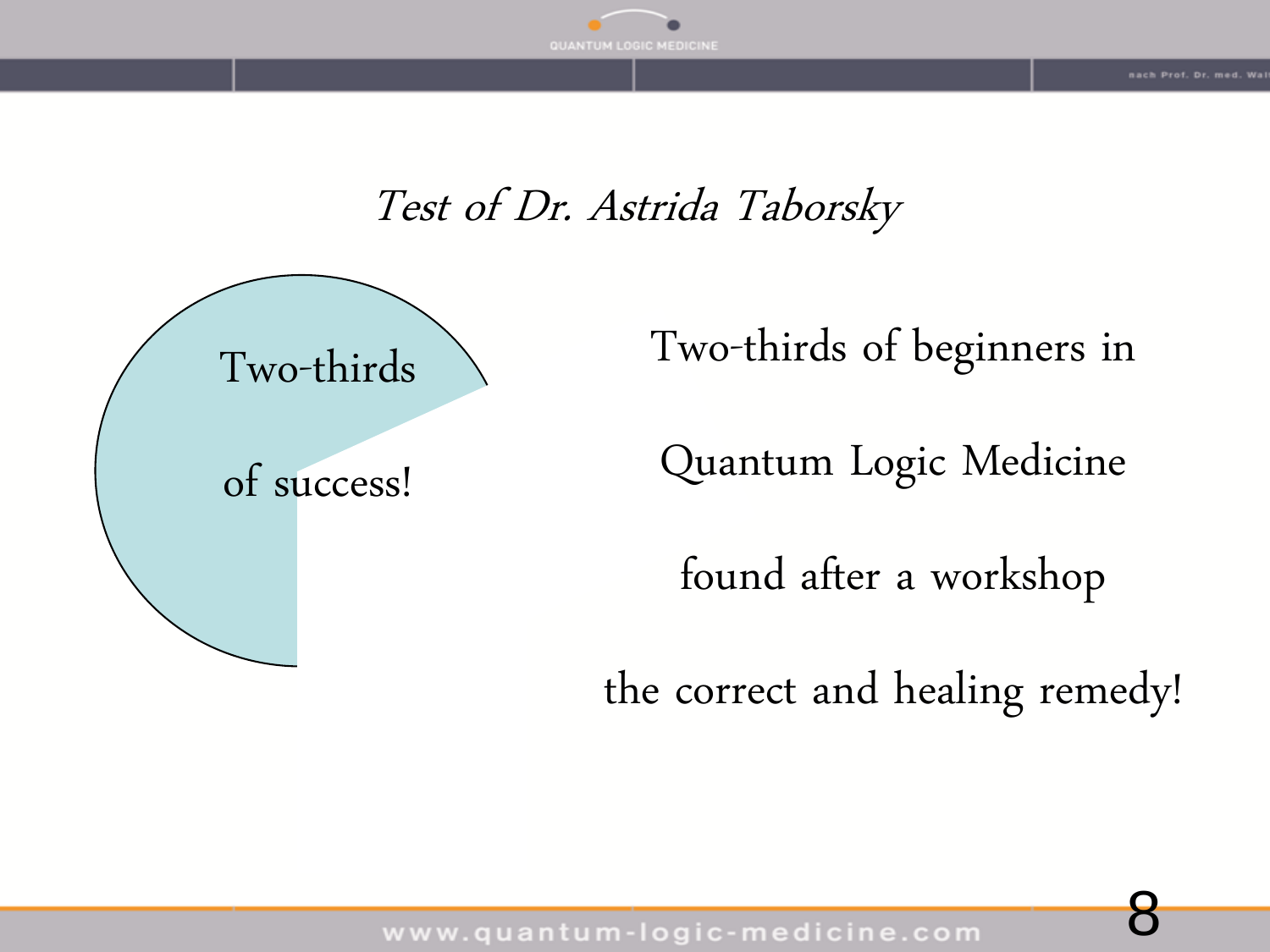The physician compiles every single piece of data revealed by the patient



Zum ganzen Patienten gehören all seine Daten.

9

www.quantum-logic-medicine.com

**C MEDICINE**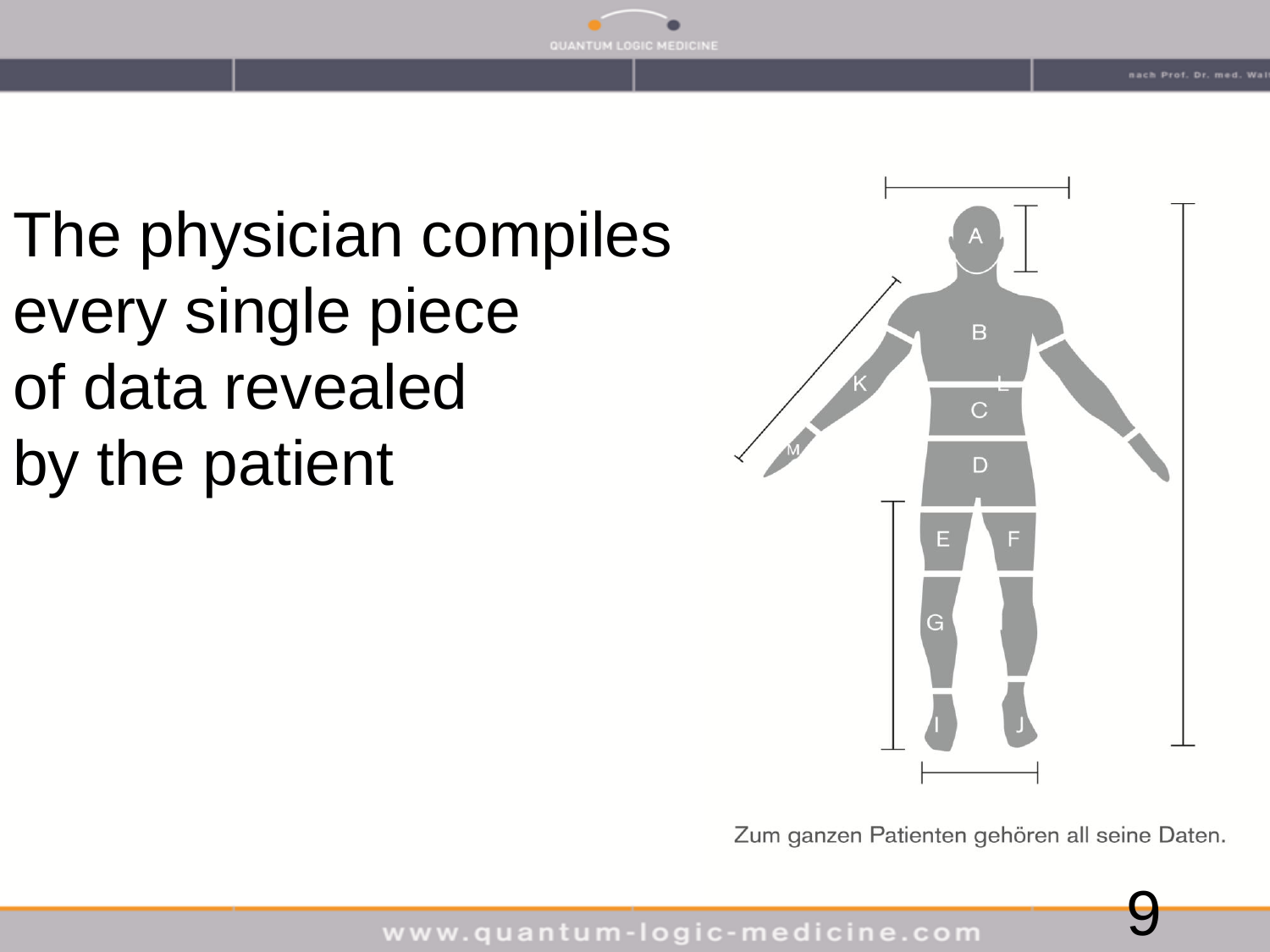





He is not some assembled "heap of data".

The data he contains are connected to one another.

10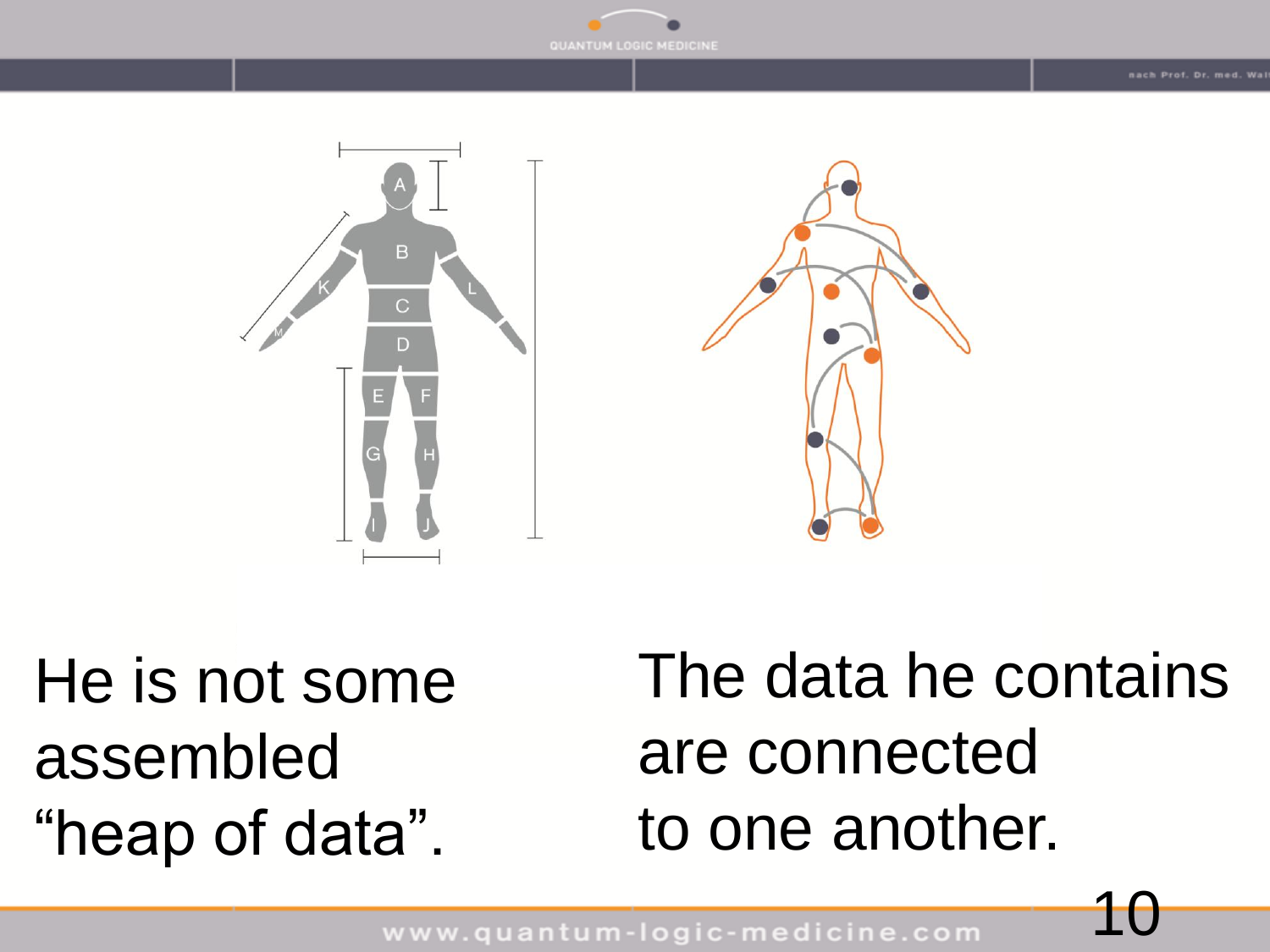



11 Quantum logical physician looks specifically to discover the relationships in Ralf, for it is they that connect him – making him a holistic entity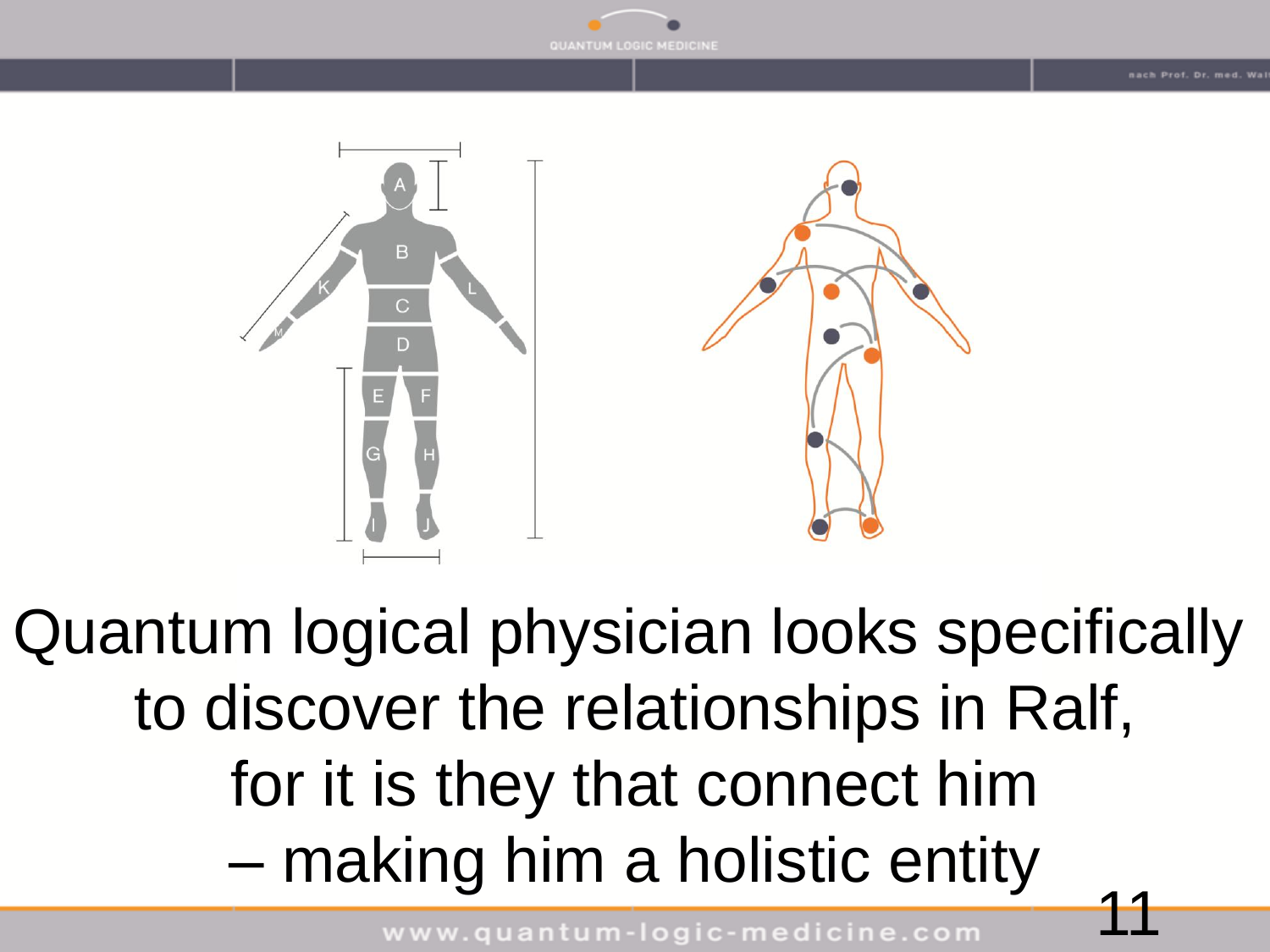

## First 1,  $\blacksquare$  then 2.

www.quantum-logic-medicine.com

12

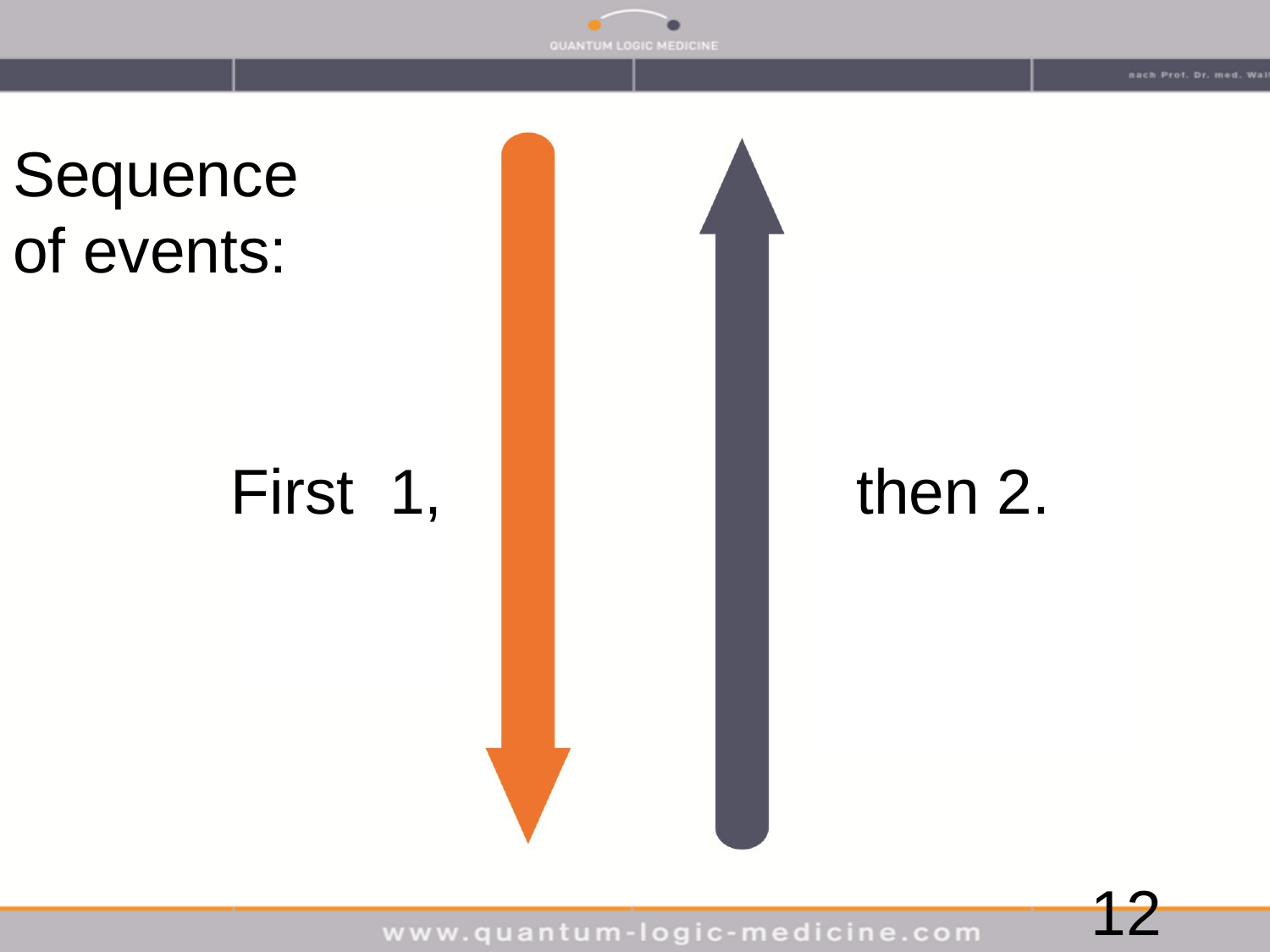



## What keeps this process in motion?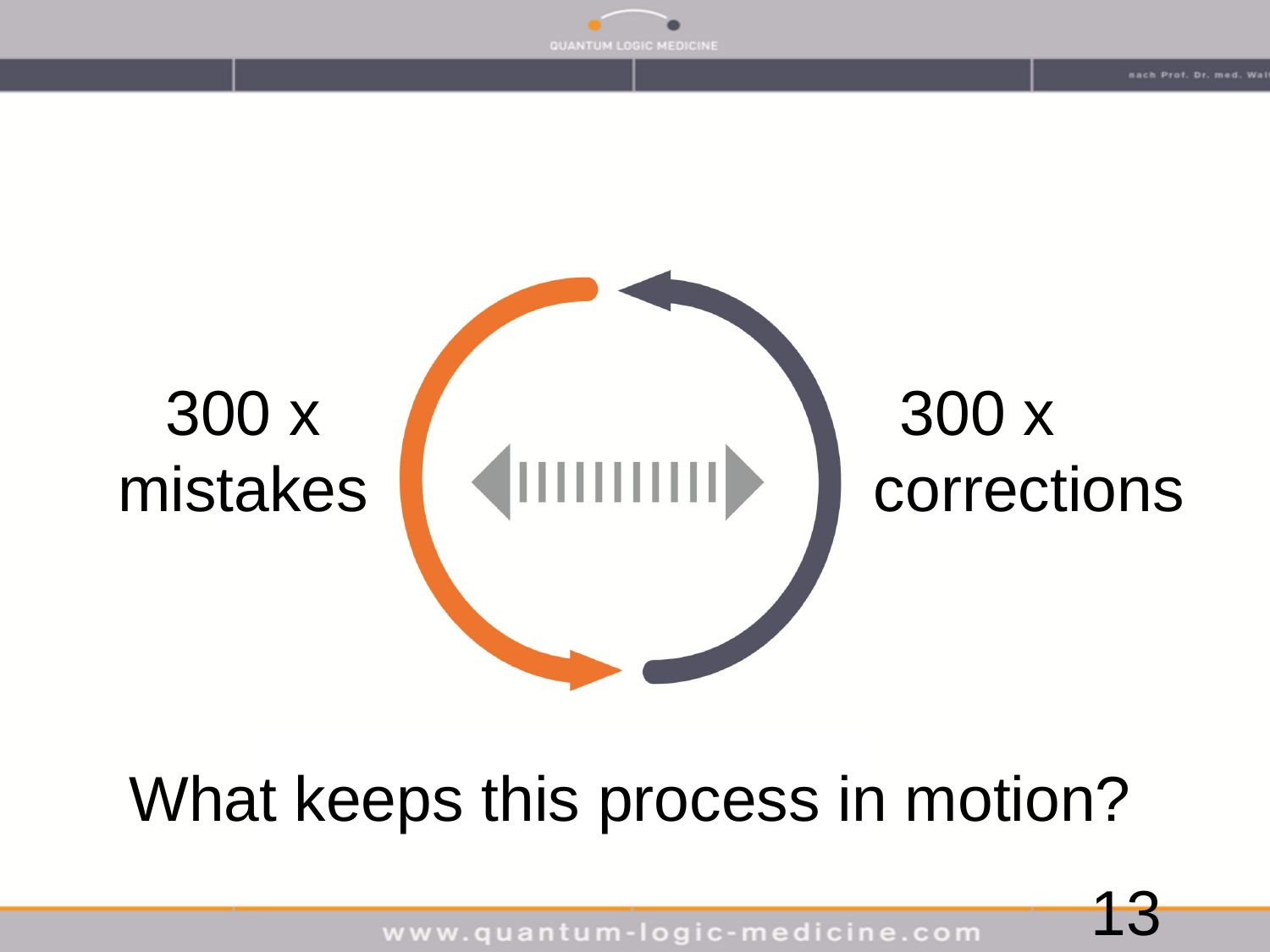

AA

mistakes corrections

# *… as they are separated, distanced.*

4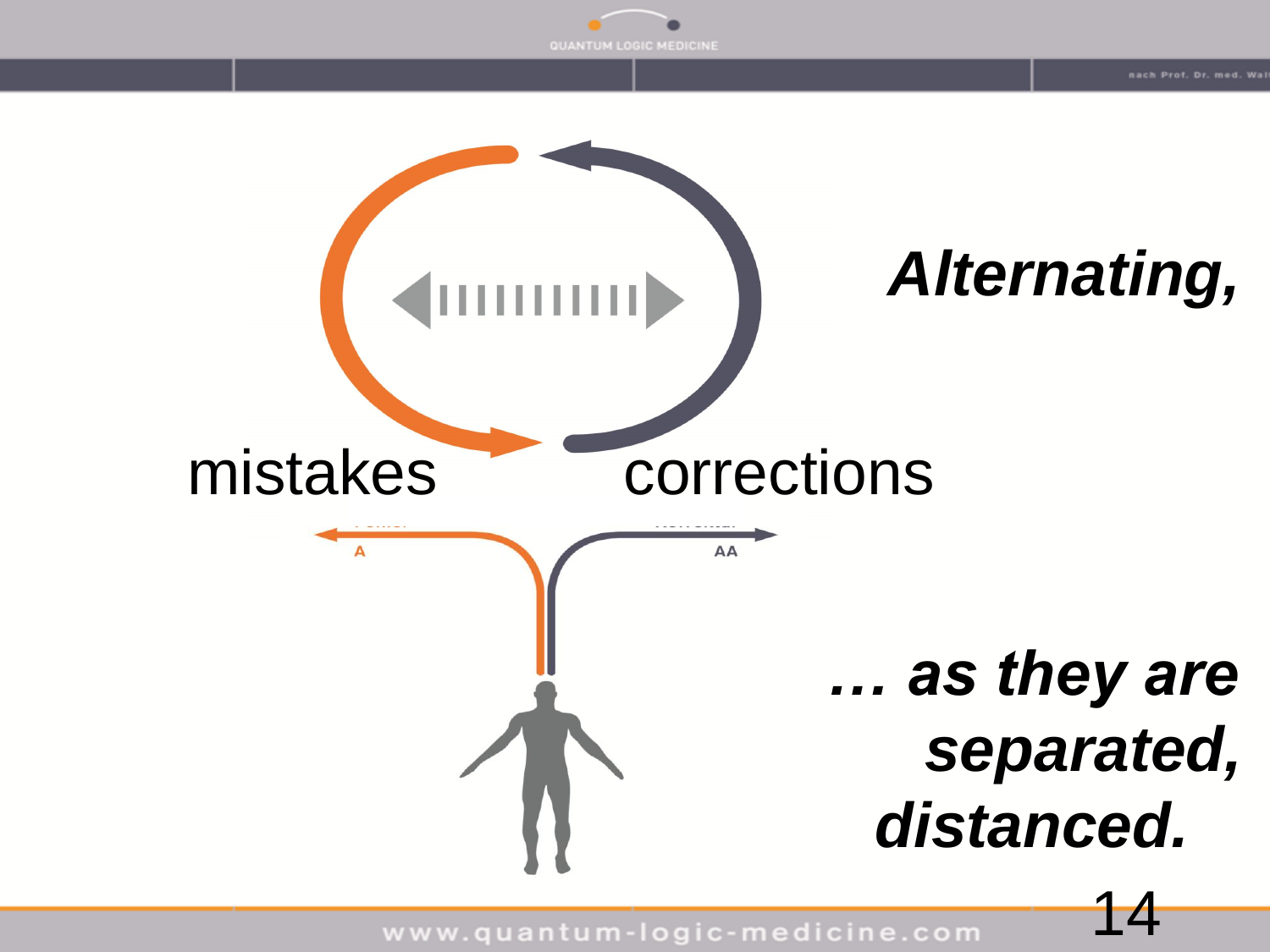

**Function** out of distance and alternating  $(e.g. 300 x)$ 

#### = complementarity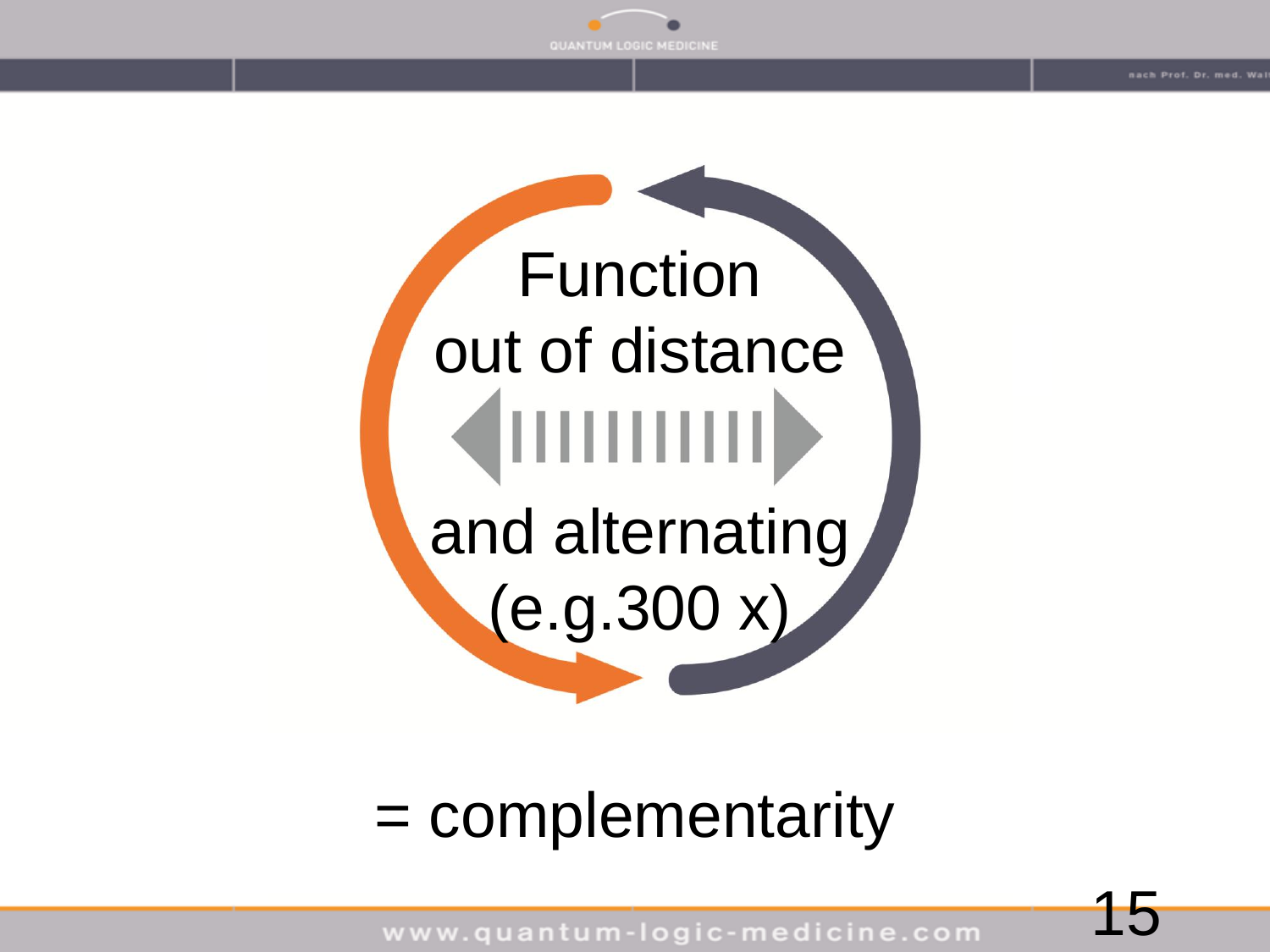



**Distanced** = peculiar!



# **Mathematical Form of a Quantum!**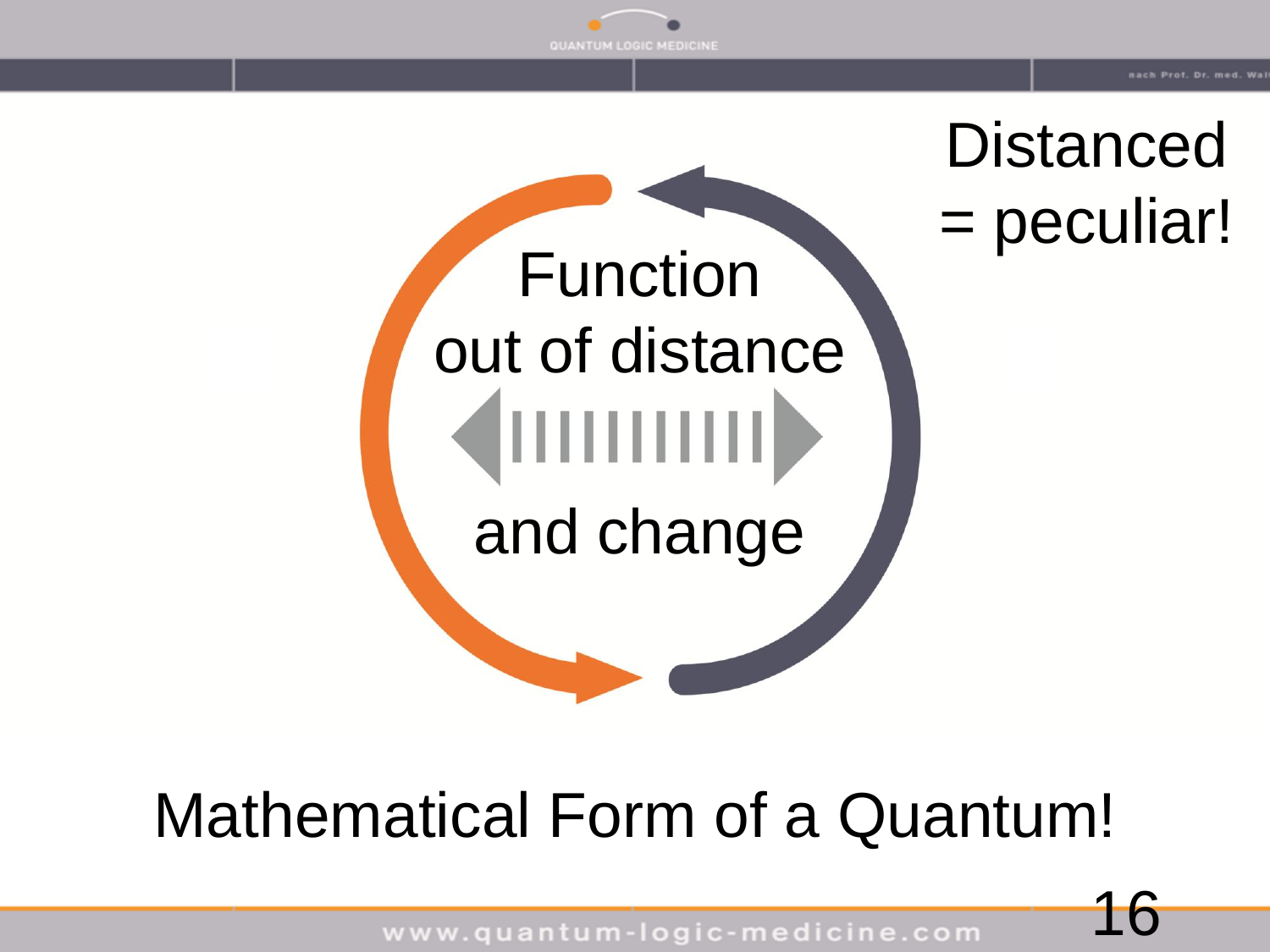

## No body, no psyche, Mathematical Form is non-localized.

www.quantum-logic-medicine.com

17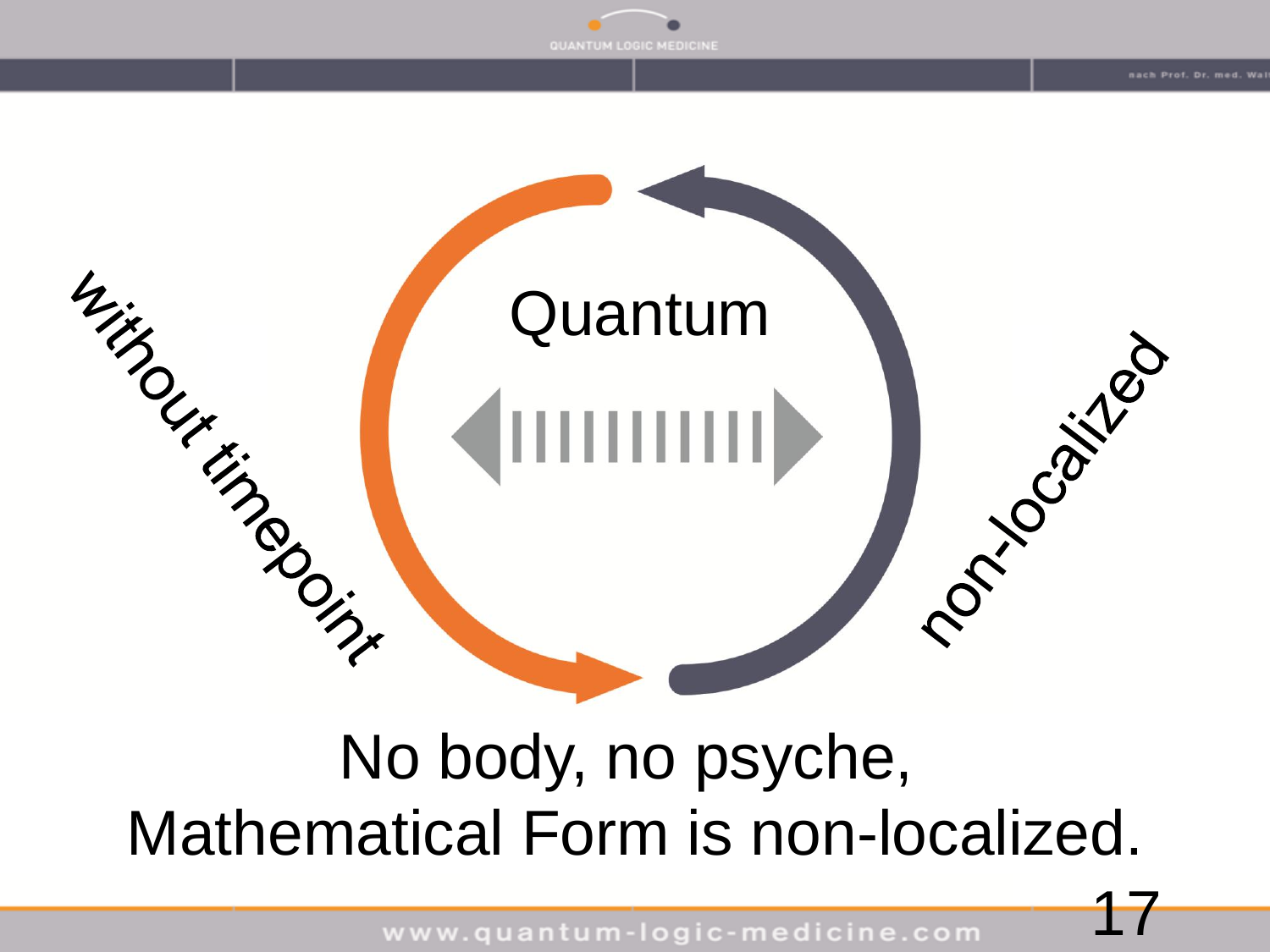

## Mathematical Form is exactly abstract. No place for interpretation!

www.quantum-logic-medicine.com

18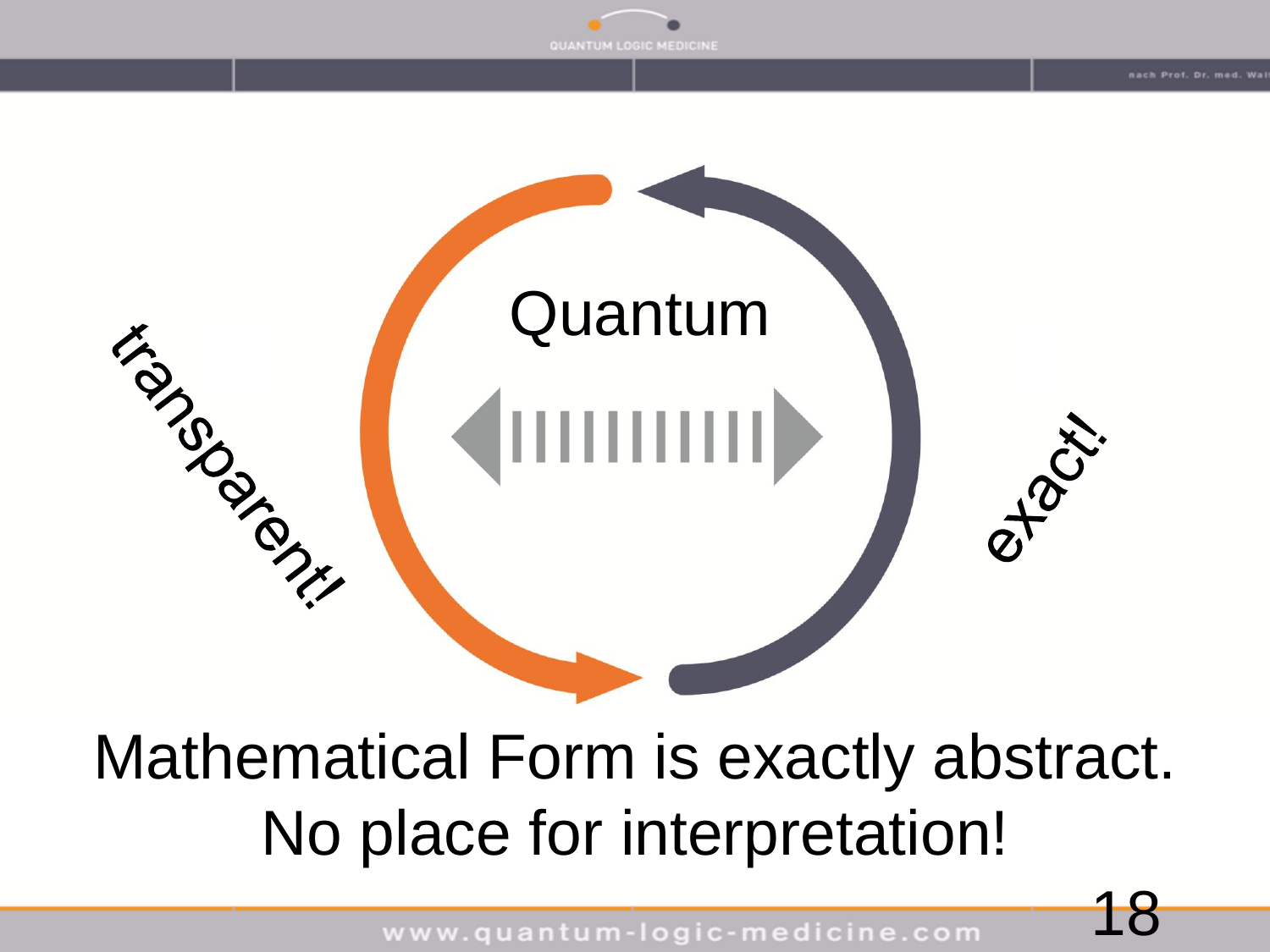Ralf's incredibly meticulous script, "corrected three hundred times over"!

# Ralf "often blows a fuse and talks others into the ground".

AA An evident pair of opposites …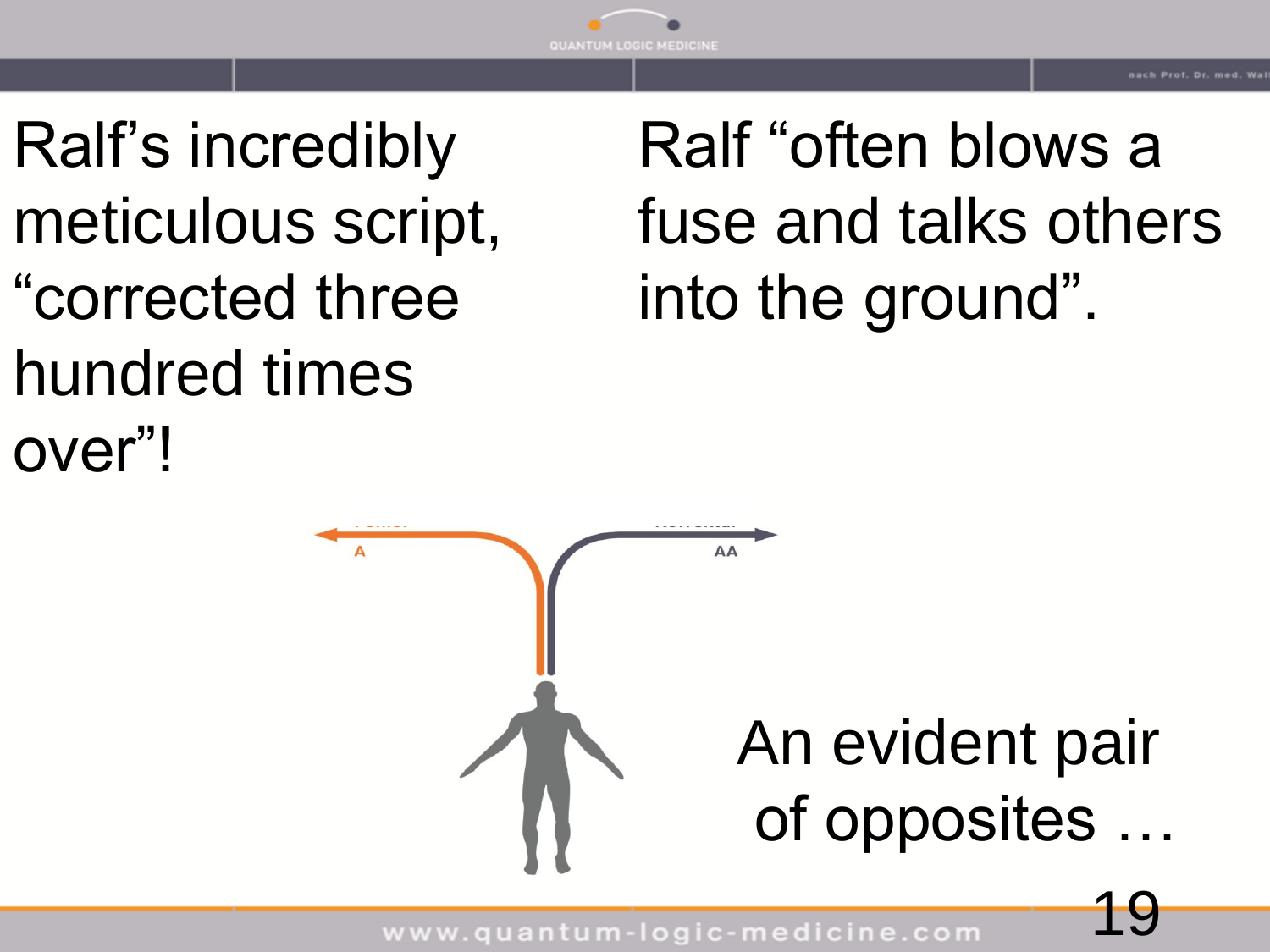## An evident pair of opposites:

A: *Ralf compels himself to keep to the grid, i.e. the narrow confines, by rubbing out and rewriting three hundred times over.*

Anti-A: *Standing in contradiction to this function is the fact that he repeatedly blows a fuse and incessantly talks others into the ground, time and again …*.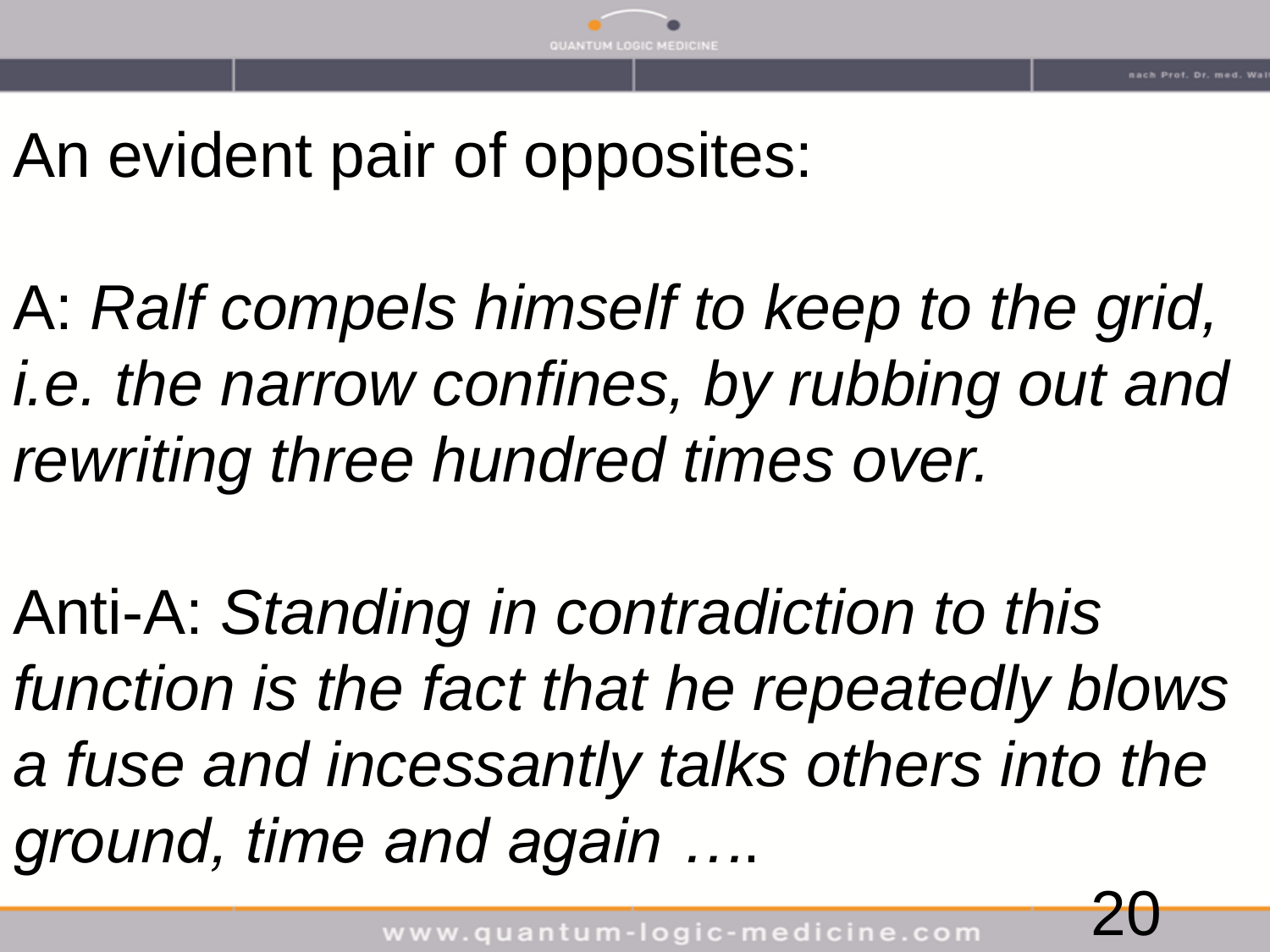

## *MATHEMATICAL FORM: Three hundred times over, repeatedly*

www.quantum-logic-medicine.com

21

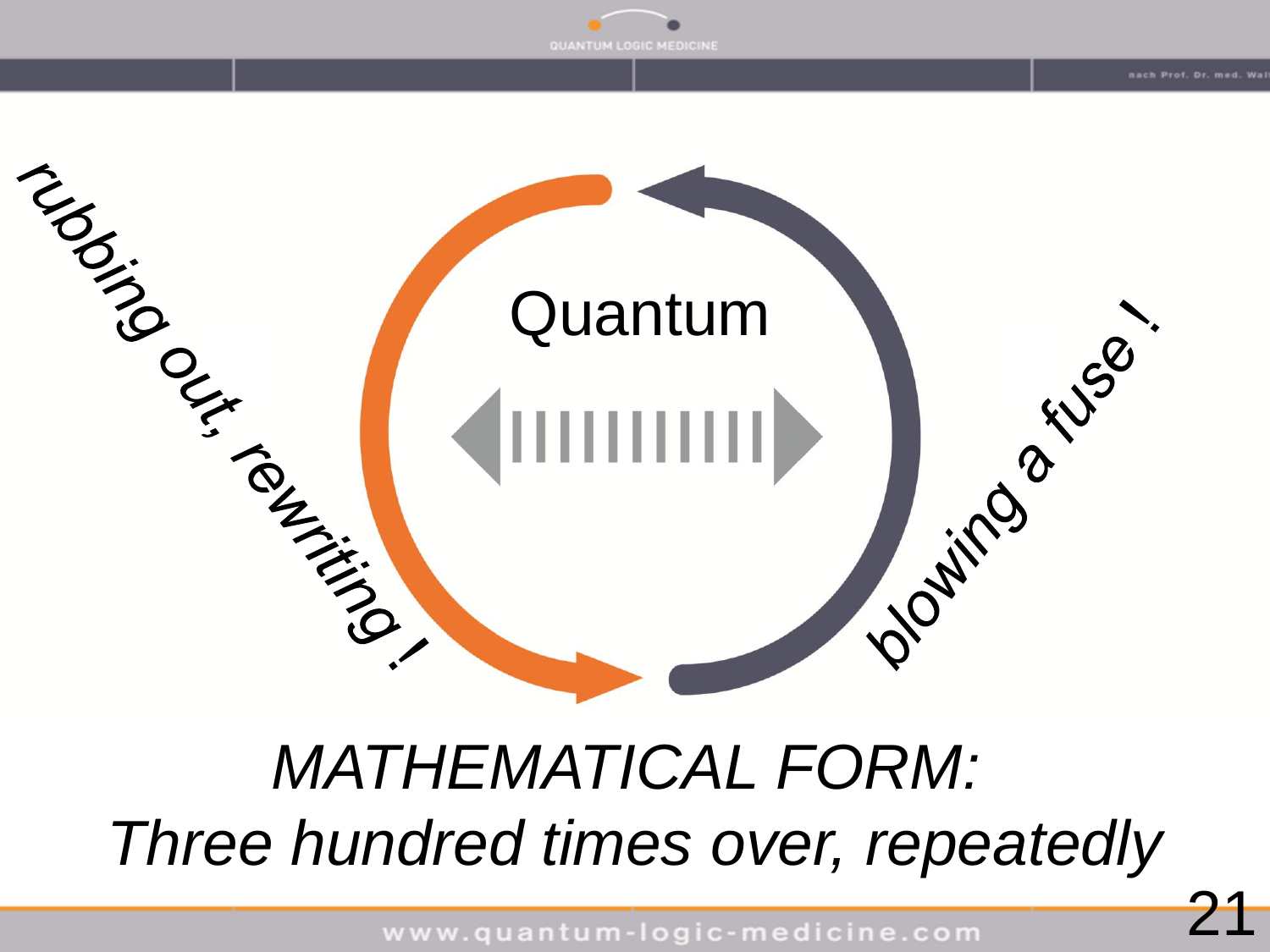

QUANTUM LOGIC MEDICINE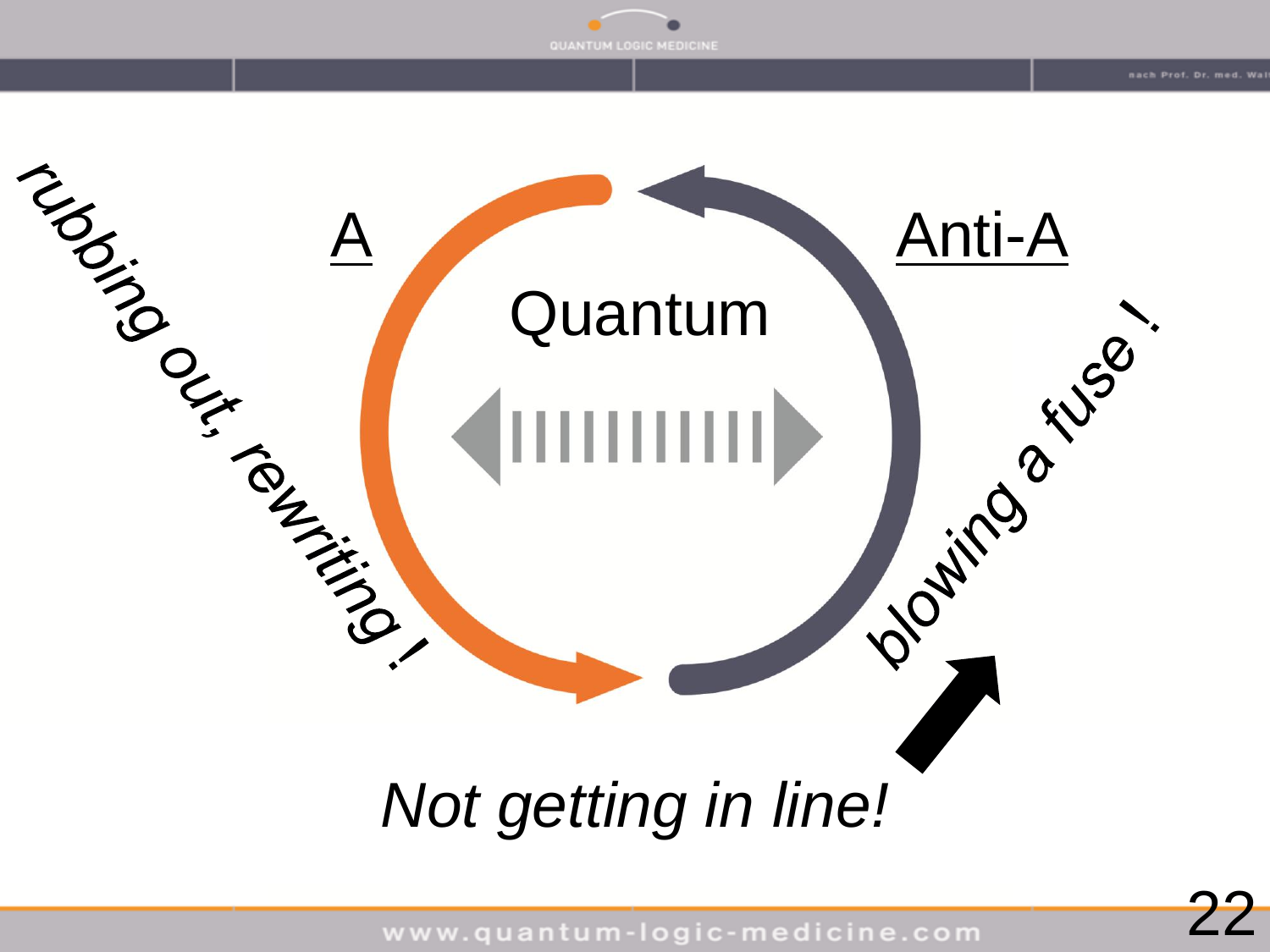# Continuing the examination of Ralf the physician gets a more clear result by every symptom:





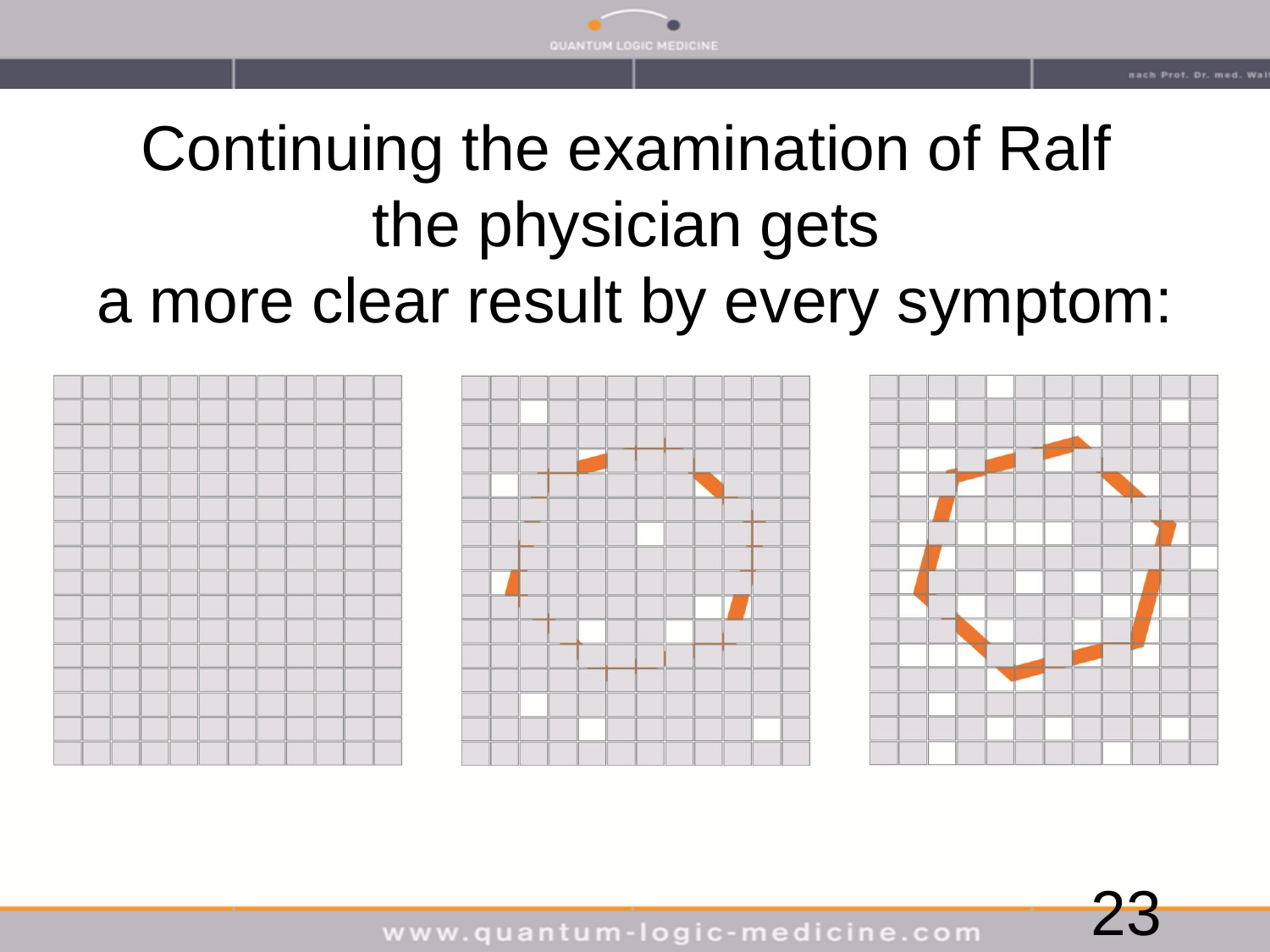

# Prof. Dr. med. Walter Koester The Technique of



# **QUANTUM LOGIC MEDICINE**

#### [A book at](http://www.quantum-logic-medicine.com/)

[www.quantum-logic-medicine.com](http://www.quantum-logic-medicine.com/)

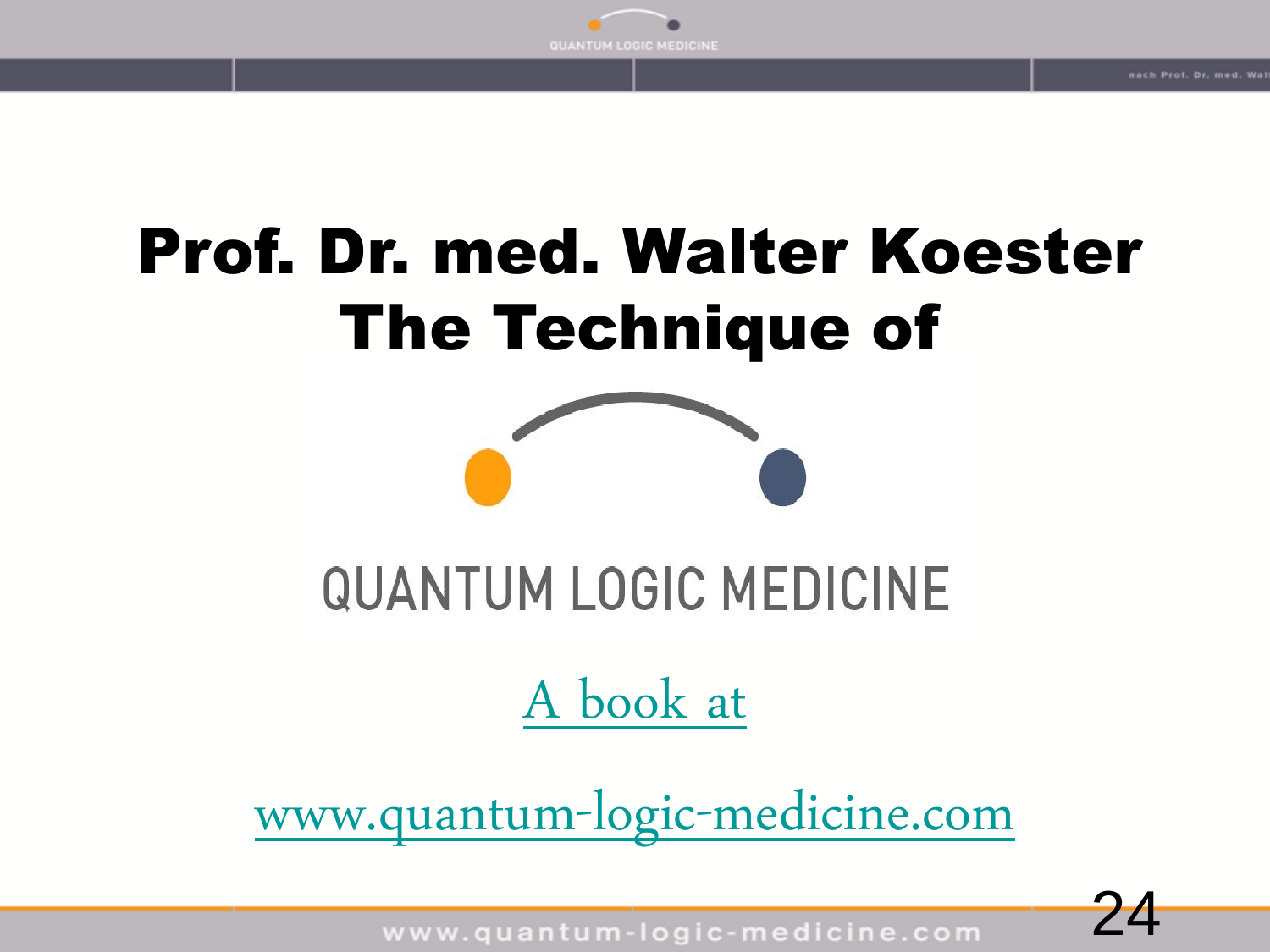

All dates about remedy out of *homeopathy, chemistry, biology, economy, mathematics, all sciences.*

25

www.quantum-logic-medicine.com

**OGIC MEDICINE**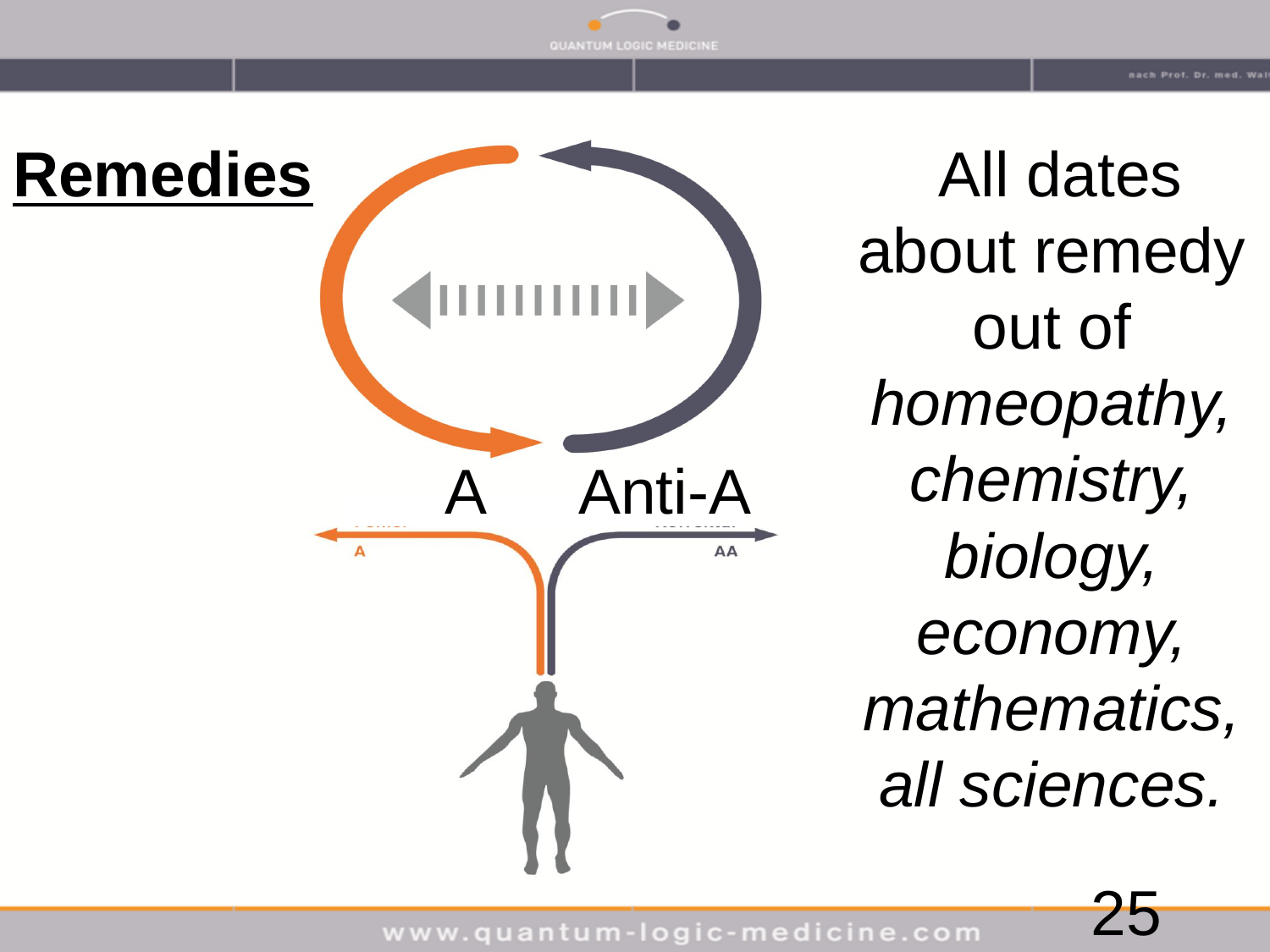# A! *HYOS exactly elaborated in A and Anti-A*





## *Look step by step at www.quantum-logic-medicine .com*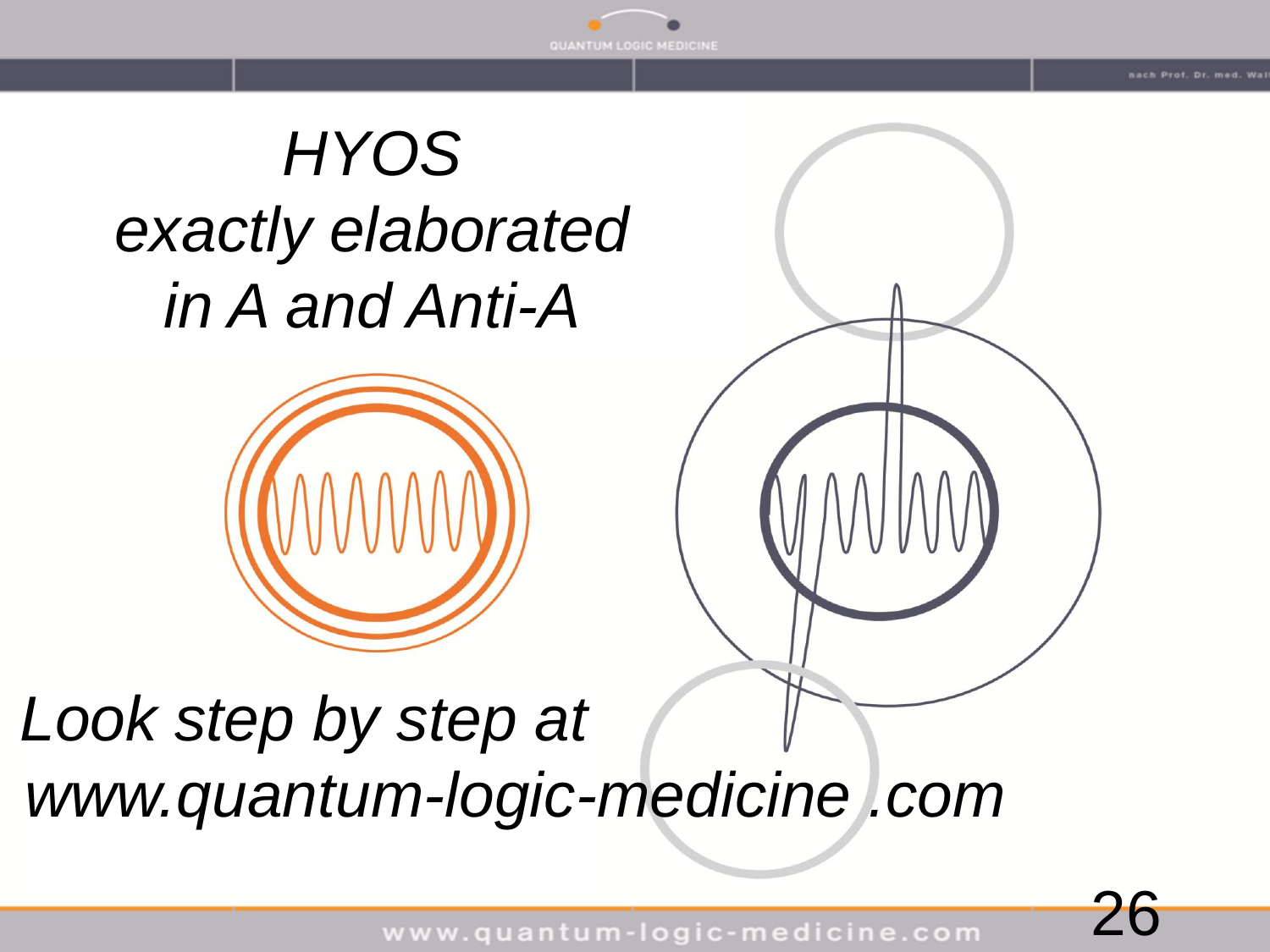

# **QUANTUM LOGIC MEDICINE** follows **Hahnemann** not only by the letter but by his **proceeding**.





27